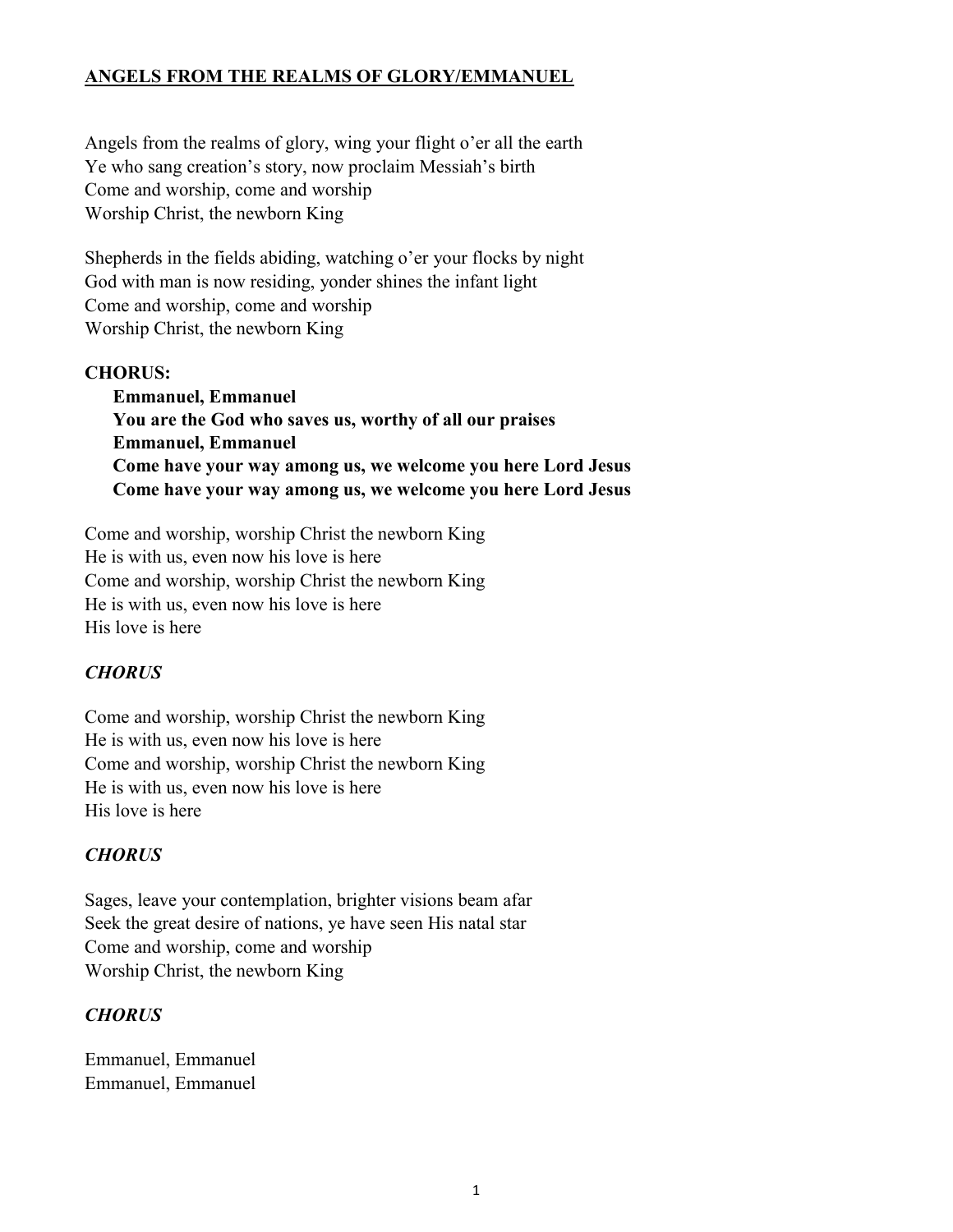# **WHEN CAIN KILLED ABEL BABY SON**

- 1. When Cain killed Abel in a fight And Jacob stole another's right When Joseph's brothers gave him chase God wept and mourned their fall from grace
- 2. In every family, small or great When jealousy twists love to hate And rivals turn to enemies God weeps at our hostility
- 3. And when in church and world today Such feelings still come into play When brothers, sisters, stand apart God weeps for every broken heart
- 4. Good Christians, join in God's lament Weep now, and mourn, be penitent And pray to God forgive us all Restore us as before the Fall

We thought you'd come with a crown of gold A string of pearls, and a cashmere robe We thought you'd clinch, an iron fist And rain like fire, on the politics

### *CHORUS:*

**But without a sword, no armored guard But common born in mother's arms The government now rests upon The shoulders of this baby son**

Have you no room inside your heart The inn is full, the out is dark Upon profane shines sacred sun Not ashamed to be one of us

## *CHORUS*

Gloria, Hallelu, Christ the Lord We've longed for you Gloria, Hallelu, Christ the Lord We've longed for you Gloria, Hallelu, Christ the Lord We've longed for you

# *CHORUS*

*(2 times)*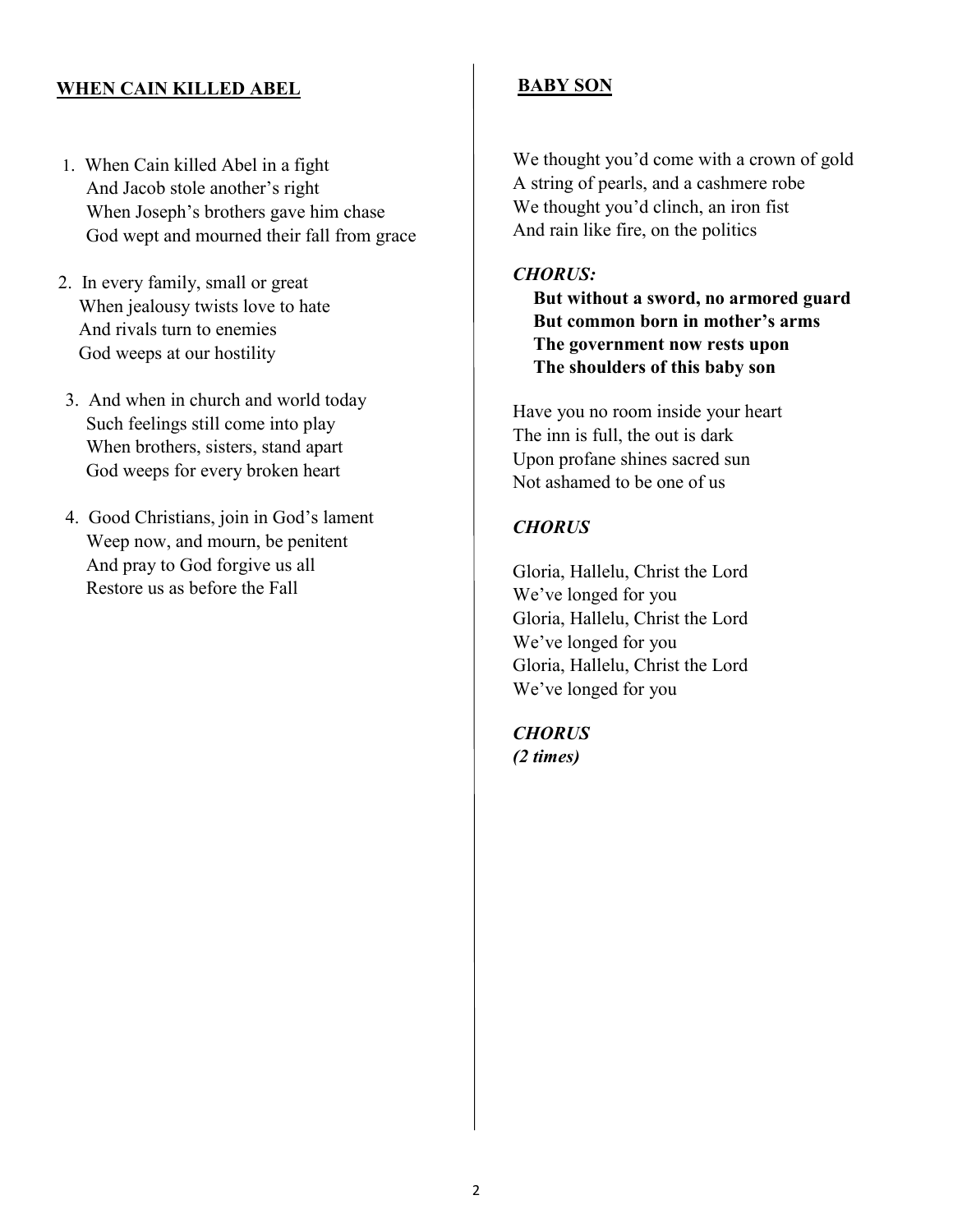# **CAROL MEDLEY**

## **AWAY IN A MANGER**

Away in a manger, no crib for a bed The little Lord Jesus lay down his sweet head The stars in the sky looked down where he lay The little Lord Jesus asleep on the hay

Be near me, Lord Jesus, I ask thee to stay Close by me forever, And love me, I pray Bless all the dear children in thy tender care And fit us for Heaven to live with thee there

# **HARK! THE HERALD ANGELS SING**

Hark the Herald angels sing Glory to the newborn King

Peace on earth and mercy mild God and sinners reconciled

Joyful all ye nations rise Join the triumph of the skies

With angelic host proclaim Christ is born in Bethlehem

Hark the herald angels sing Glory to the newborn king

## **O LITTLE TOWN OF BETHLEHEM**

O Little town of Bethlehem How still we see thee lie Above thy deep and dreamless sleep The silent stars go by

Yet in thy dark streets shineth The everlasting light The hopes and fears of all the years Are met in thee tonight

For Christ is born of Mary And gathered all above While mortals sleep, the angels keep Their watch of wondering love

Oh morning stars together Proclaim the holy birth And praises sing to God the King And peace to all on earth

## **JOY TO THE WORLD**

Joy to the world, the Lord is come Let earth receive her king Let every heart prepare him room And heaven and nature sing And heaven and nature sing And heaven, and heaven, and nature sing

Joy to the world, the savior reigns Let all the songs employ While fields and floods Rocks, hills, and plains Repeat the sounding joy Repeat the sounding joy Repeat, repeat, the sounding joy